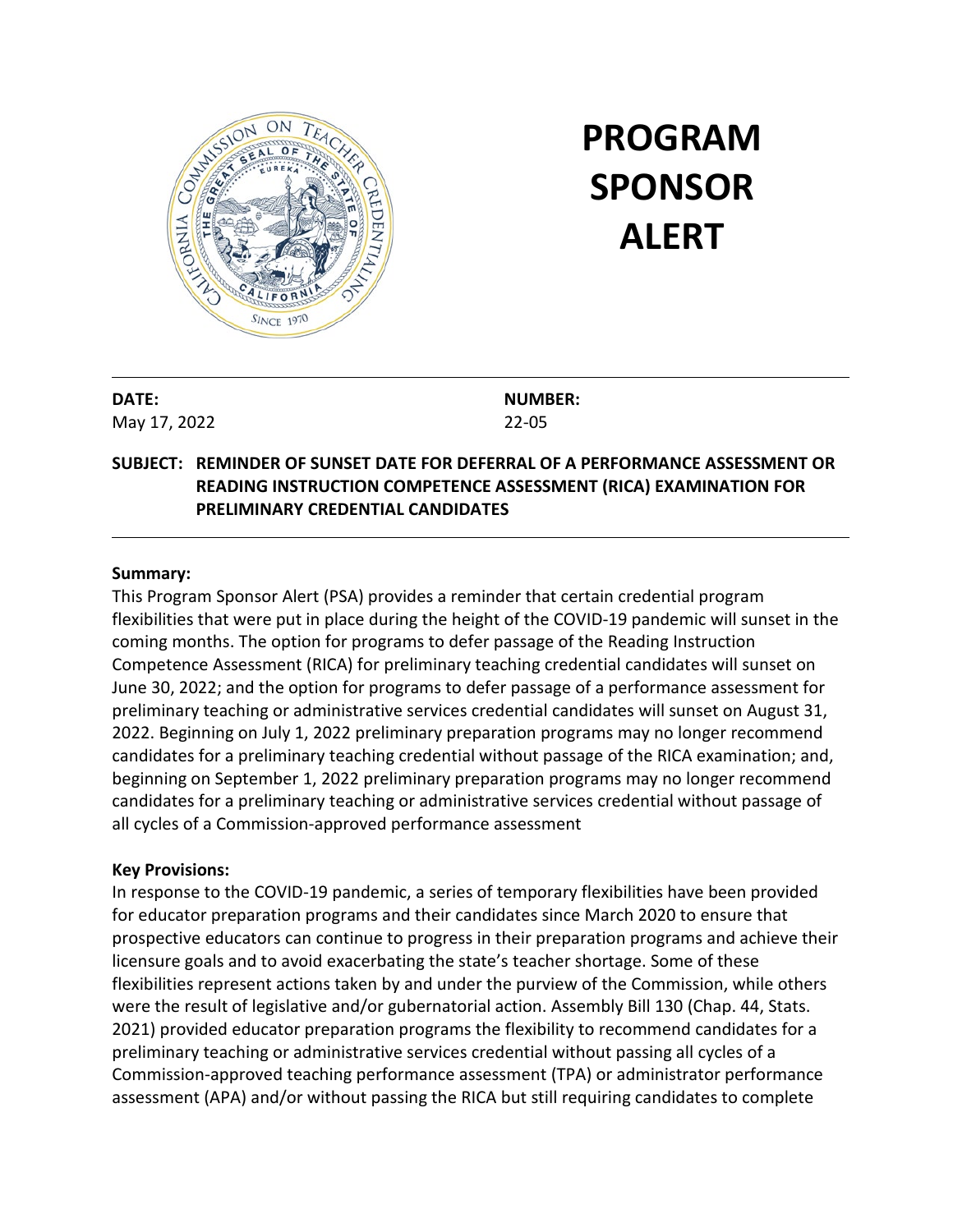these requirements prior to earning a clear credential. The flexibility for the performance assessments – which expires on August 31, 2022, pursuant to the language of the legislation – requires programs to verify that **all of the following circumstances** exist before recommending a candidate for a preliminary credential with the TPA or APA renewal code:

- 1. The candidate was placed or employed at a local education agency impacted by school site closures related to COVID-19;
- 2. The candidate was in the process of completing the TPA/APA at the time of the school closure;
- 3. The candidate was unable to complete the performance assessment due solely to school closures; **AND**
- 4. The candidate successfully completed all other preliminary credential requirements.

The flexibility for the RICA was provided primarily due to testing center closures and/or capacity issues at testing centers. The flexibility expired on December 31, 2021 but AB 130 also provided the Commission with the authority to extend the flexibility should it determine that testing center closures and/or testing center capacity were still issues preventing candidates from completing required assessments. The Commission took action at its December 2021 meeting to extend the flexibilities related to passage of the RICA through June 30, 2022. As COVID-19 restrictions have lifted, testing centers have had more appointments available for those individuals needing to take and pass the RICA. Additionally, in 2021 the Evaluation Systems group of Pearson implemented online proctoring to provide increased access to candidates who otherwise were not able to access the RICA due to COVID-19 restrictions Online proctoring is available one week each month for 24 hours a day and provides a large capacity to meet the needs of examinees. The Commission does not anticipate extending this flexibility beyond the June 30, 2022 sunset date.

In summary, beginning on July 1, 2022 preliminary preparation programs may no longer recommend candidates for a preliminary teaching credential without passage of the RICA; and, beginning on September 1, 2022 preliminary preparation programs may no longer recommend candidates for a preliminary teaching or administrative services credential without passage of all cycles of a Commission-approved performance assessment. Preparation programs should ensure that all current candidates are informed about these deadlines as there will be no exceptions to these requirements.

### **References:**

[Covid Flexibility Table \(ca.gov\)](https://www.ctc.ca.gov/docs/default-source/educator-prep/files/table-for-covid-flexibility-deadlines.pdf?sfvrsn=cc3f25b1_15)

[2E: Consideration of the Need to Extend Specific Flexibilities Due to the COVID-19 Pandemic](https://www.ctc.ca.gov/docs/default-source/commission/agendas/2021-12/2021-12-2e.pdf?sfvrsn=601925b1_4)

## [AB 130](https://leginfo.legislature.ca.gov/faces/billNavClient.xhtml?bill_id=202120220AB130)